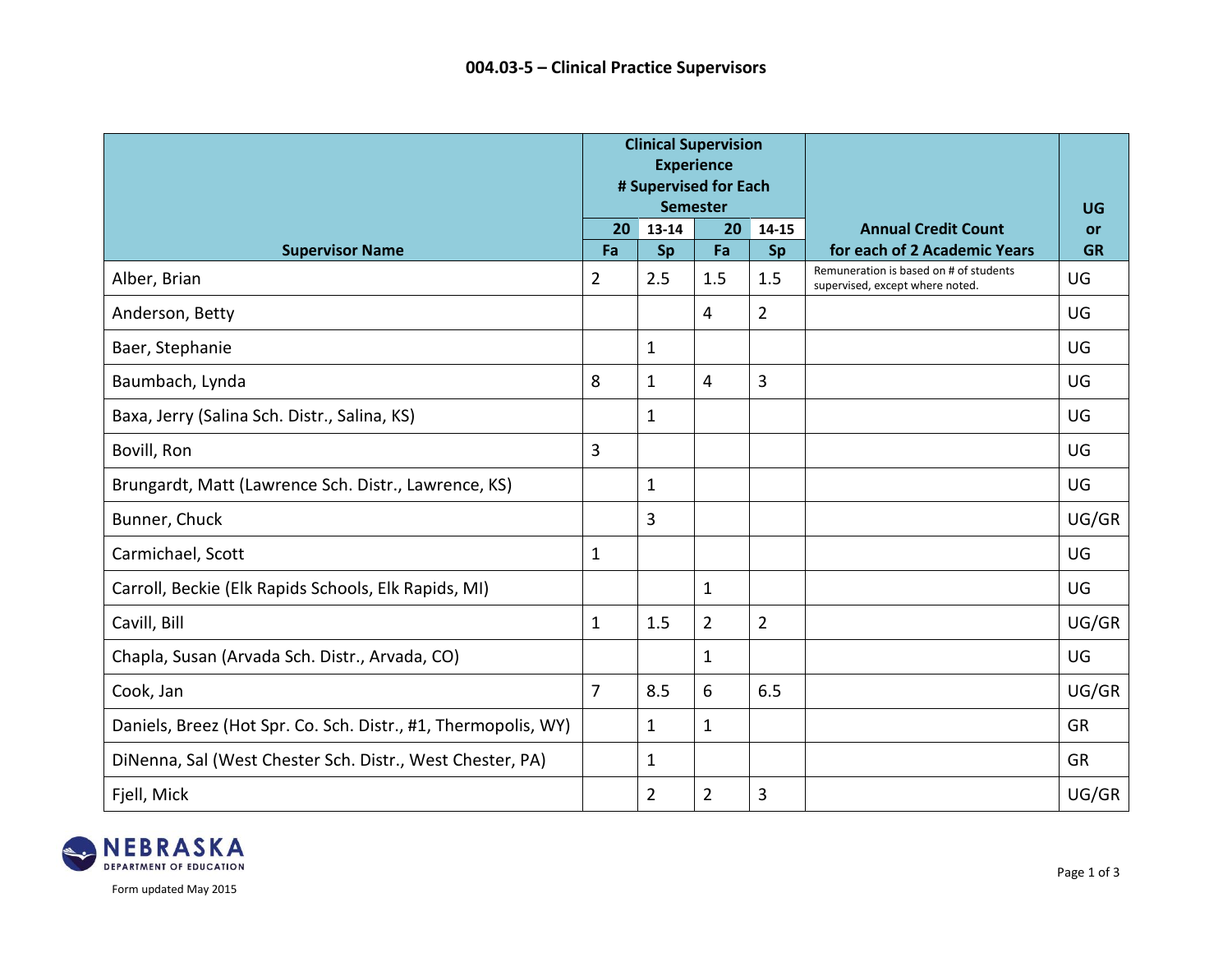| Gleason, Steve                                                                     | $\overline{7}$ | 8                |                |                  |                                                                                                               | UG/GR     |
|------------------------------------------------------------------------------------|----------------|------------------|----------------|------------------|---------------------------------------------------------------------------------------------------------------|-----------|
| Hague, Don                                                                         |                |                  |                | 3.5              |                                                                                                               | UG/GR     |
| Hale, Stan                                                                         | 7              | 8                | 10             | 6.5              |                                                                                                               | UG/GR     |
| Harriott, Jan                                                                      | $\mathbf{1}$   | 0.5              | $\mathbf{1}$   | 1.5              |                                                                                                               | UG        |
| Havner, Galen (Bentonville Sch. Distr., Bentonville, AR)                           |                |                  | $\mathbf{1}$   |                  |                                                                                                               | UG        |
| Hinz-Ensz, Vicki                                                                   | 3              |                  |                |                  |                                                                                                               | UG        |
| Hoesly, Dan                                                                        | $\overline{2}$ |                  | 3              | 5.5              |                                                                                                               | UG/GR     |
| Holt, Mary                                                                         | 5              | 6                | 5              | 8                |                                                                                                               | UG/GR     |
| Knipping, Ann                                                                      | 4              | 4.5              | 4.5            | 5.5              |                                                                                                               | UG/GR     |
| Lenhard, Rodger                                                                    |                |                  |                | $\overline{2}$   |                                                                                                               | UG/GR     |
| McClemens, Jeanne                                                                  |                | 8                | 5              | $\overline{7}$   |                                                                                                               | UG        |
|                                                                                    | 16             | 19               | 17.5           | 18.5             | 12-credit load Lecturer. Hours balanced over<br>two semesters of the year. 1.5 ST=1 credit.                   |           |
| McCollough, Margaret                                                               |                | 24 credits       |                | 24 credits       |                                                                                                               | UG/GR     |
| Moeller, Lynn (being phased out of the program. His last semester is Spring, 2017) | $\mathbf{1}$   | 20               | $\overline{2}$ | 19               | 12-credit load Lecturer. Hours balanced over<br>two semesters of the year. 1.5 ST=1 credit.                   |           |
|                                                                                    |                | Below 24 credits |                | Below 24 credits | Additionally, Lynn supervises students w/<br>transitional permits, which require only 1 obs.<br>per semester. | <b>GR</b> |
| Mollenkopf, Dawn                                                                   |                |                  | $\mathbf{1}$   |                  |                                                                                                               | UG        |
| Naprstek, Dale                                                                     | $\mathbf{1}$   |                  | 3              | 6                |                                                                                                               | UG/GR     |
| Nyffeler, Roger                                                                    | 4.5            | 5                |                | 6                |                                                                                                               | UG/GR     |
| Pile, Bill                                                                         | 3              |                  | $\mathbf{1}$   |                  |                                                                                                               | UG        |
| Roberts, Barb                                                                      | 5              | 3                |                |                  |                                                                                                               | UG        |



Form updated May 2015